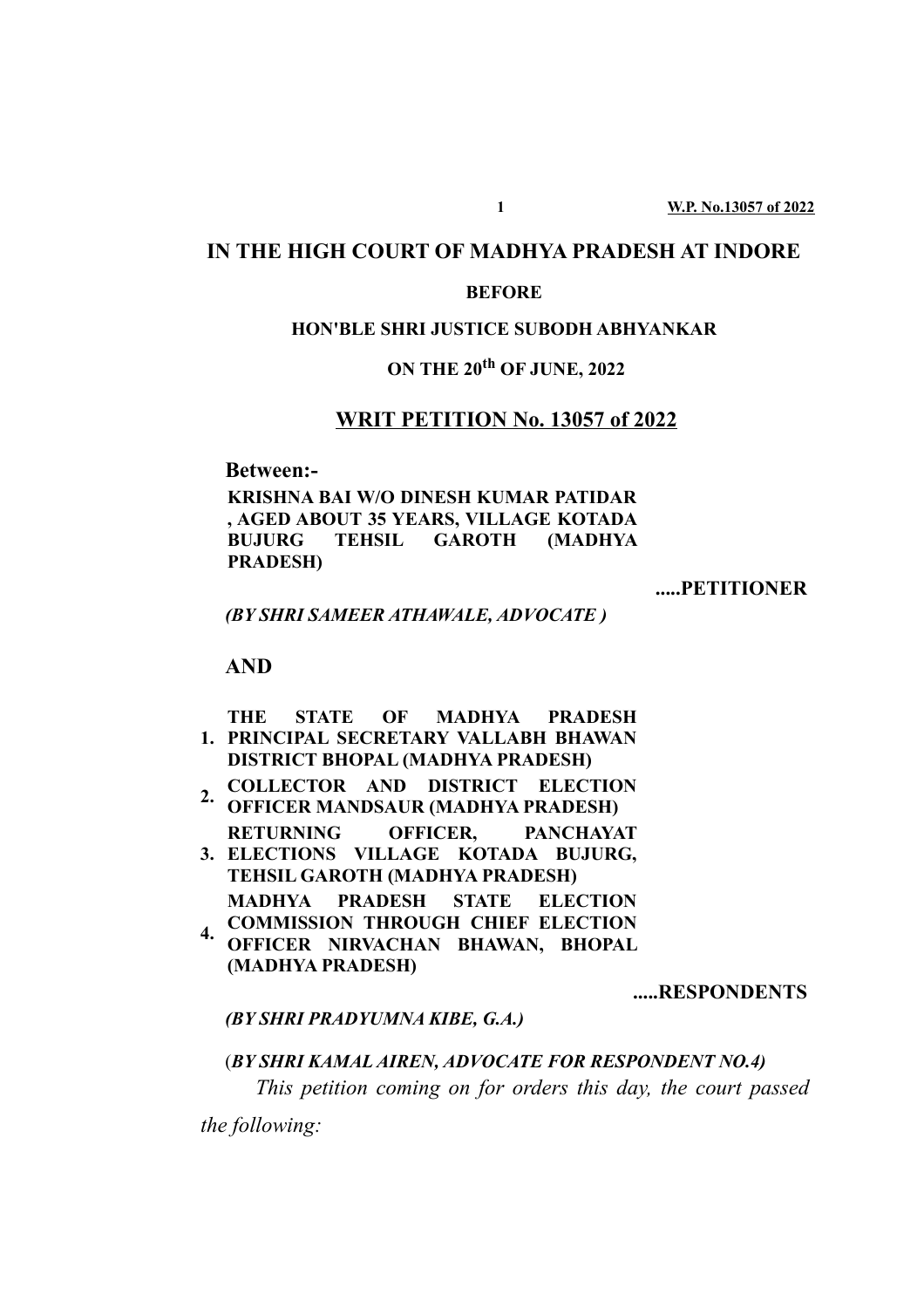#### **O R D E R**

Heard finally with the consent of the parties.

**2.** This petition has been filed under Article 226 of the Constitution of India challenging order dated 07.06.2022 passed by the Returning Officer Village Kotada Bujurg, Tehsil Garoth, District Mandsaur whereby the petitioner's Nomination Form for the unreserved woman post of Sarpanch for Gram Panchayat Kotada Bujurg, Janpad Panchayat Garoth on the ground that the no dues certificate in respect of the electricity bill was not of the petitioner as the electricity bill is in the name of the husband of the petitioner and the no dues certificate has been issued by the electricity company in the name of the petitioner's husband Dinesh Kumar Patidar. It is submitted that it was only a technical objection which ought to have been allowed to be cured by the Returning officer.

**3.** Counsel for the petitioner has submitted that the petition has been filed also on the ground that initially the petitioner's nomination form was accepted by the Returning Officer, which is apparent from the document Annexure P/4 wherein the Returning Officer has clearly stated that the Form of the petitioner being in accordance with law is accepted on 07.06.2022, however, the aforesaid Form has been rejected on the same day holding that the no dues certificate is not in the name of the petitioner. The aforesaid rejection of Nomination form after accepting is not permissible under any law. Counsel has submitted that none of the Rules or Guidelines prescribed by the Election Commission provides for cancellation of Nomination Form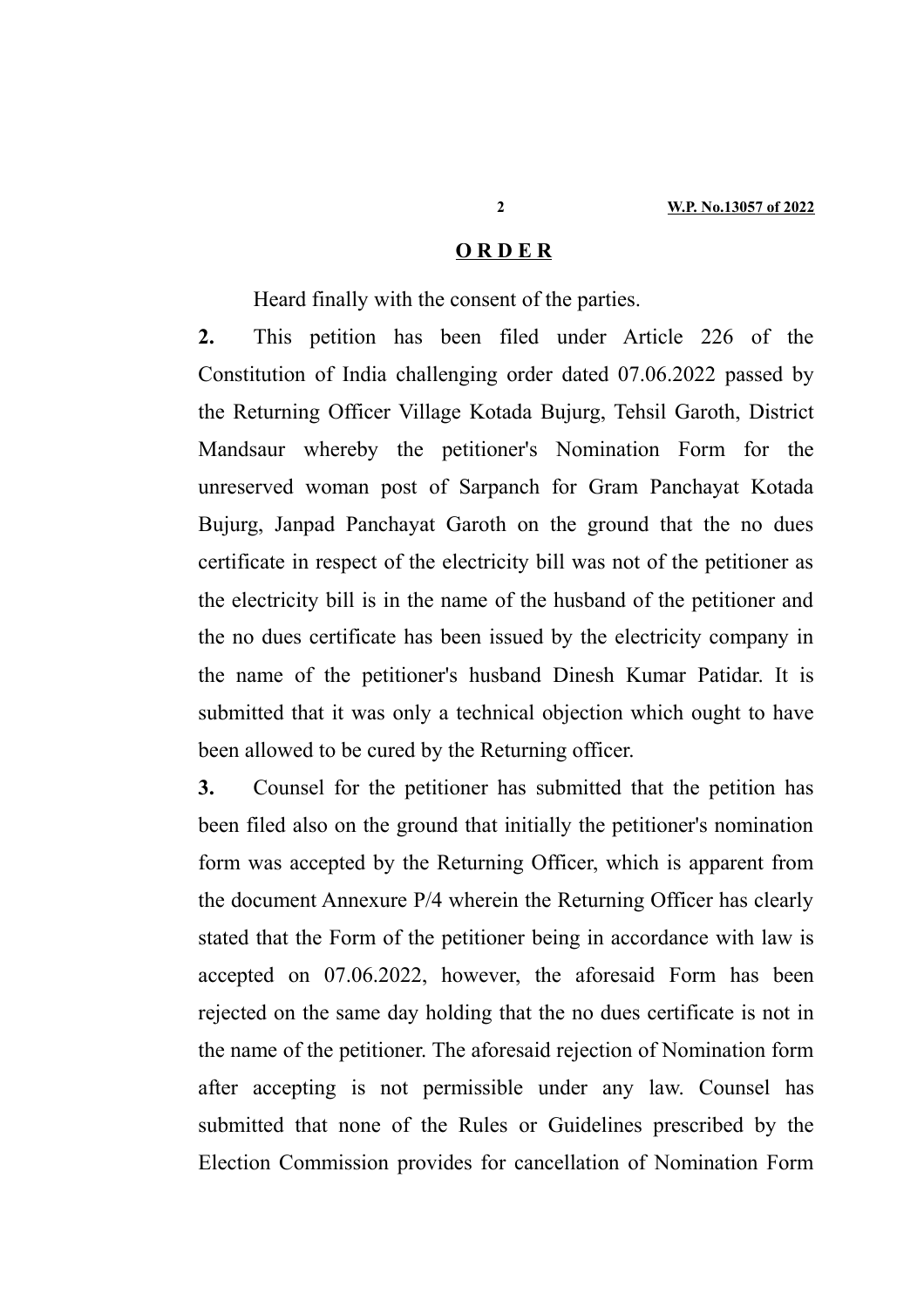once it is accepted and even otherwise Sub-section (4) of Section 35 of The Madhya Pradesh Panchayat Nirvachan Niyam, 1995 provides that the Returning Officer shall not reject any nomination paper on the ground of mere clerical or printing error or any defect which is not of a substantial character. Counsel has also relied upon Rule 34 of the said Niyam and submitted that the petitioner being a rustic woman was not aware of the technicalities of the nomination paper and even on the Gram Panchayat Board, in the list of the requisite documents sought from a candidate, it was simply stated that a document relating to no dues of electricity bill shall also be produced and thus, as the petitioner has no electricity connection in her name and the electricity bill is issued in the name of petitioner's husband, the electricity company has given no dues certificate in the name of petitioner's husband. It is submitted that even that defect was curable in nature even according to the reply filed by the respondent/Election Commission. Thus, it is submitted that looking to the Rules of Nirvachan Niyam, 1995 the petitioner ought to have been allowed to cure the defect.

**4.** Counsel for the Election Commission, on the other hand, has vehemently opposed the prayer. A reply has been filed. It is submitted that no case for interference is made out as it was clearly provided that as per the Guidelines issued on 27.05.2022 the no dues certificate ought to have been obtained in respect of the candidate only. It is also submitted that the petition has been filed against the rejection of nomination Form, which can only be challenged by way of an election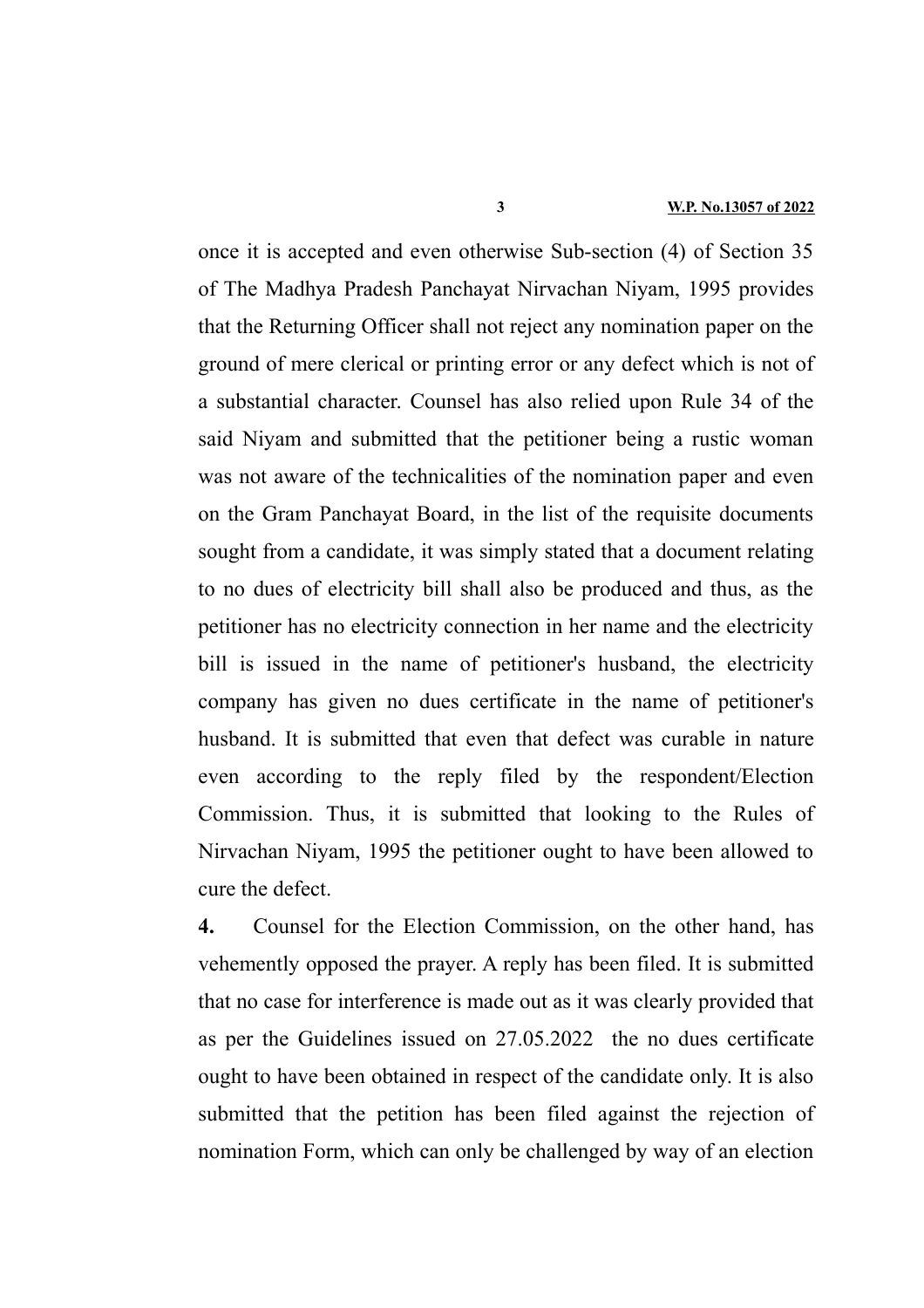petition as provided under Rule 21 of M.P. Panchayat Nirvachan Niyam (Election Petitions, Corrupt Practice and Disqualification for Membership) Rules, 1995.

**5.** In support of his contention, Shri Kamal Airen has also relied upon a decision rendered by the Division Bench of this Court in the case of **State Election Commission Vs. Ras Bihari Raghuvanshi** reported as **AIR 1995 MP 245** as also a latest decision in the case of **Kallo Adiwasi (Smt.) Vs. The State Election Commission M.P., Bhopal and others** reported as **2016 (1) JLJ 236** wherein this Court has held in no uncertain terms that a writ petition against wrongful rejection of nomination paper is not maintainable and the only remedy is by way of election petition.

**6.** Heard counsel for the parties and perused the record.

**7.** From the record, so far as the maintainability of the petition is concerned, this Court finds that there are various judgments, for and against the issue regarding maintainability of a writ petition against order passed by a Returning Officer in the process of election and although the Division Bench of this Court in the case of **Kallo Adiwasi (Smt.) (supra)** was categorical in holding that the petition is not maintainable by referring to Section 122 of the M.P. Panchayat Raj Adhiniyam, 1993, however, the aforesaid decision has also been considered by the Division Bench of this Court in the case of **Pradhuman Verma (supra)** but a close scrutiny of **Pradhuman Verma (supra)** reveals that although there is a reference of the decision rendered by the Division Bench of this Court in the case of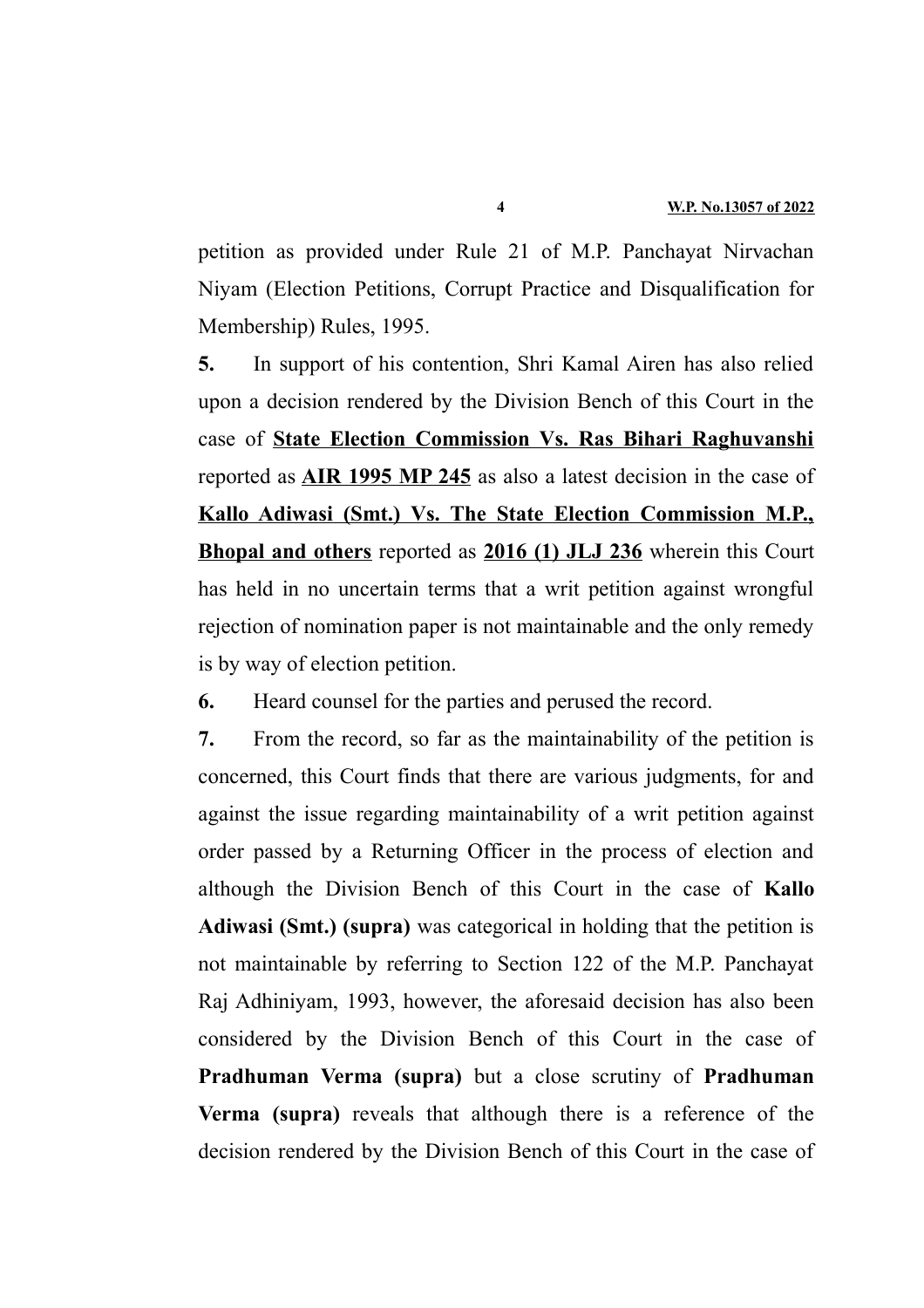**Kallo Adiwasi (Smt.) (supra)**, but there is no discussion whether the aforesaid decision has been distinguished specifically, however, it is still held that the petition is maintainable and it has been held in para 18 as under:-

> "18. For convenience and ready reference, this Court in terms of the law laid down by the Apex Court delineates below the limited grounds available to High Court under [Article 226](https://indiankanoon.org/doc/1712542/) to exercise the power of judicial review to interfere in election matters, as follows :-

(i) Judicial review is permissible where the same does not retard, interrupt, protract or stall the election proceedings.

(ii) The power of judicial review can be exercised to correct, smoothen, remove obstacles to preserve the vital piece of evidence which may be destroyed due to elapse of time and to further the process of election.

(iii) The power of judicial review can be exercised when the process of election is so vitiated that it becomes abhorrent to the fundamentals of democracy and is a farce which if allowed to continue and allowed to be challenged by the time consuming process of election petition would shake the confidence of people in democracy."

**8.** However, the controversy regarding the maintainability of the writ petition in election matters appears to have settled by the Supreme Court in its relatively recent decision in the case of **Dravida Munnetra Kazhagam (DMK) (supra),** in para 14 of which it has been held as under:-

"14. The contention of the respondents that the present proceedings amount to "calling in question an election" and hence not being maintainable in view of the express constitutional embargos of Articles 243-O and 243-ZG does not impress us for the present proceedings are only to further the expeditious completion of prerequisites of a fair election. Hence, the following ratio of a coordinate Bench in [Election](https://indiankanoon.org/doc/1247997/)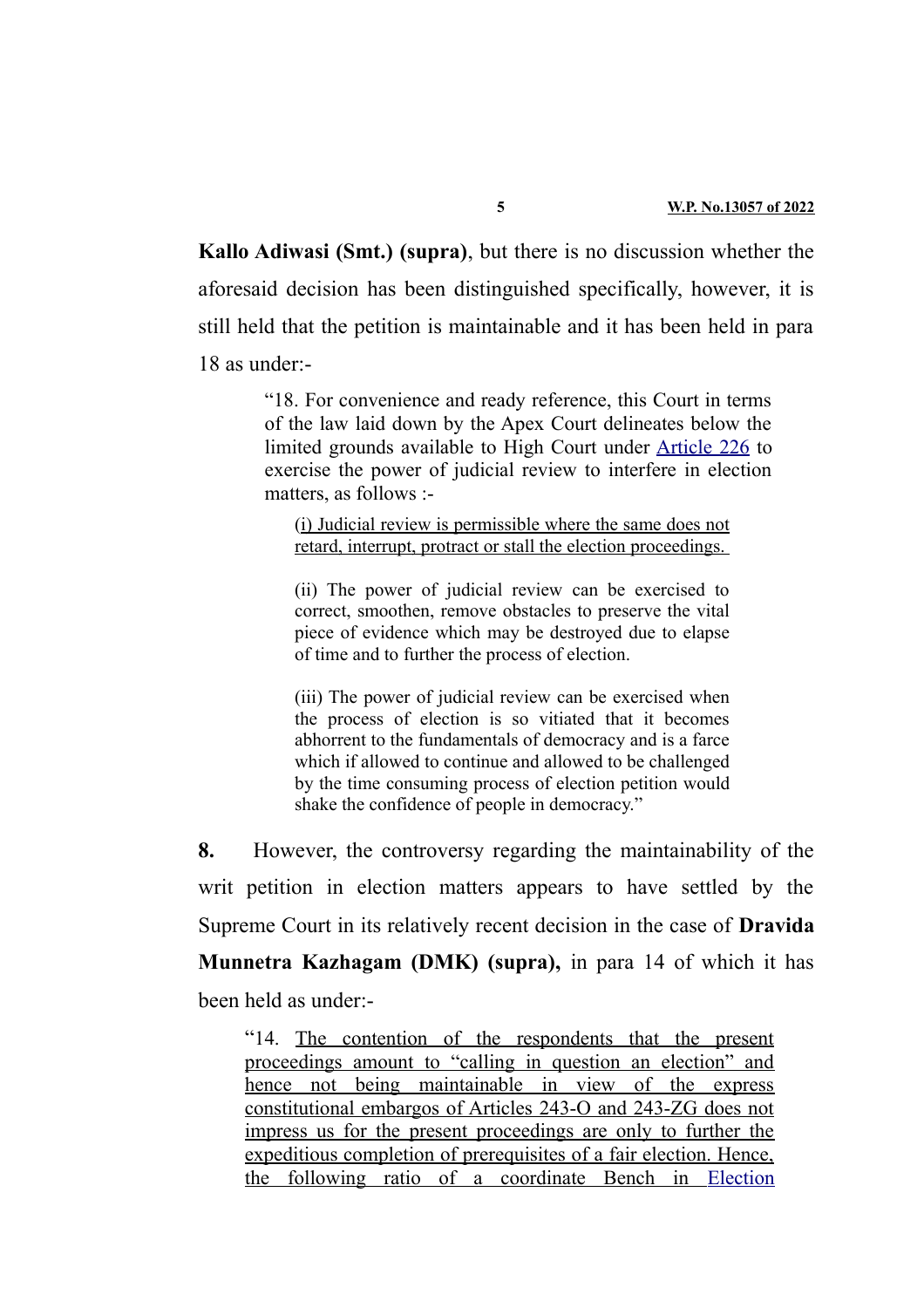[Commission of India v. Ashok Kumar and Others](https://indiankanoon.org/doc/1247997/) [2000 (8) SCC 216] squarely applies to the present case:

" $32.$  ... $(2)$  Any decision sought and rendered will not amount to "calling in question an election" if it subserves the progress of the election and facilitates the completion of the election. Anything done towards completing or in furtherance of the election proceedings cannot be described as questioning the election.

(3) Subject to the above, the action taken or orders issued by Election Commission are open to judicial review on the well-settled parameters which enable judicial review of decisions of statutory bodies such as on a case of mala fide or arbitrary exercise of power being made out or the statutory body been shown to have acted in breach of law.

(4) Without interrupting, obstructing or delaying the progress of the election proceedings, judicial intervention is available if assistance of the court has been sought for merely to correct or smoothen the progress of the election proceedings, to remove the obstacles therein, or to preserve a vital piece of evidence if the same would be lost or destroyed or rendered irretrievable by the time the results are declared and stage is set for invoking the jurisdiction of the court." **(emphasis supplied)**

**9.** In view of the aforesaid dictum of the Hon'ble Supreme Court, it is apparent that the proceedings which can be questioned on the touch stone of fairness and justice and on the ground of *mala fide* or arbitrary exercise of powers being made out or the authority has acted in breach of law, and that too to further completion of a fair election, to subserve the progress of the election and facilitates the completion of the election, can be assailed in a writ petition which would be maintainable.

**10.** On due consideration of submissions, perusal of the documents filed on record, it is found that the aforesaid objection of the aforesaid error committed by the petitioner in submitting her nomination Form